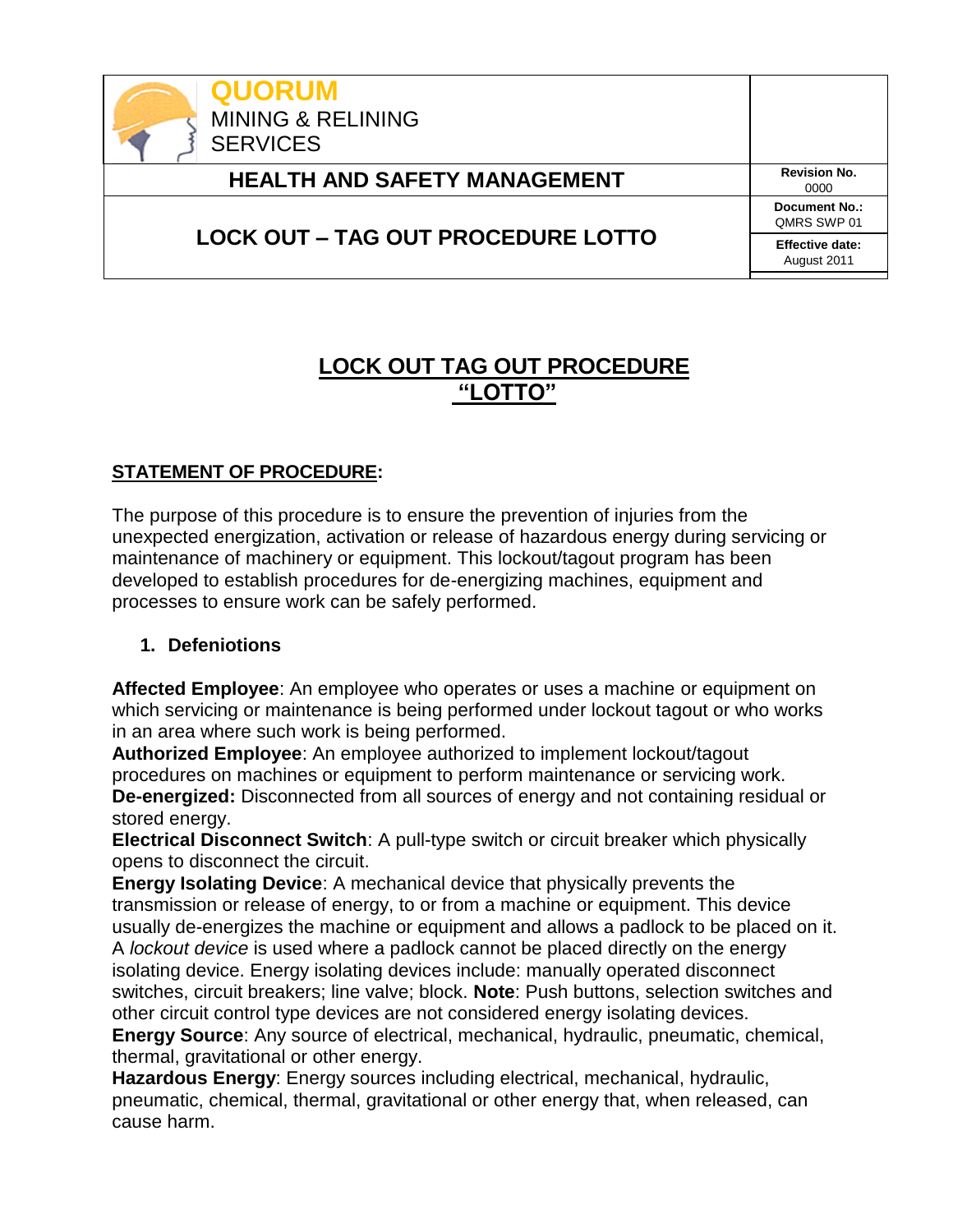| <b>QUORUM</b><br><b>MINING &amp; RELINING</b><br><b>SERVICES</b> |                                       |
|------------------------------------------------------------------|---------------------------------------|
| <b>HEALTH AND SAFETY MANAGEMENT</b>                              | <b>Revision No.</b><br>0000           |
|                                                                  | <b>Document No.:</b><br>QMRS SWP 01   |
| <b>LOCK OUT – TAG OUT PROCEDURE LOTTO</b>                        | <b>Effective date:</b><br>August 2011 |

**Isolation**: Ensuring all sources of hazardous energy for a piece of equipment or machinery are moved or controlled to prevent it from unexpected activation or energization.

**Lockout**: The placement of a lock on an energy isolating device or lockout device to physically neutralize all energies in a piece of equipment or machinery ensure the energy isolating device being controlled cannot be operated until the lockout device is removed.

**Lockout Device**: A device that can be placed on an energy isolating device and that allows a positive means, such as a lock, to be placed on it to controlling the energy isolating device.

**Servicing and/or Maintenance**: Activities such as constructing, installing, setting up, adjusting, inspecting, modifying and/or servicing machines. This includes activities such as lubrication, cleaning or unjamming of machines or equipment and making adjustments.

**Supervisor**: A person who has charge over a workplace or authority over a worker. **Tagout**: The placement of a tagout device (warning tag) on an energy-isolating device to communicate the equipment must not be reenergized or operated until the tagout device is removed.

## 2. **RESPONSIBILITIES**

#### **Management shall:**

- A. Ensure the elements of this procedure are followed by employees and outside contractors.
- B. Ensure employees are provided the training and equipment necessary to safety implement lockout, blockout, and tagout actions.
- C. Provide supervisors, authorized/qualified personnel, and affected personnel with training and guidelines on Lockout/Tagout procedures.
- D. Provide consultation to contractors to ensure compliance with the Lockout/Tagout Procedure.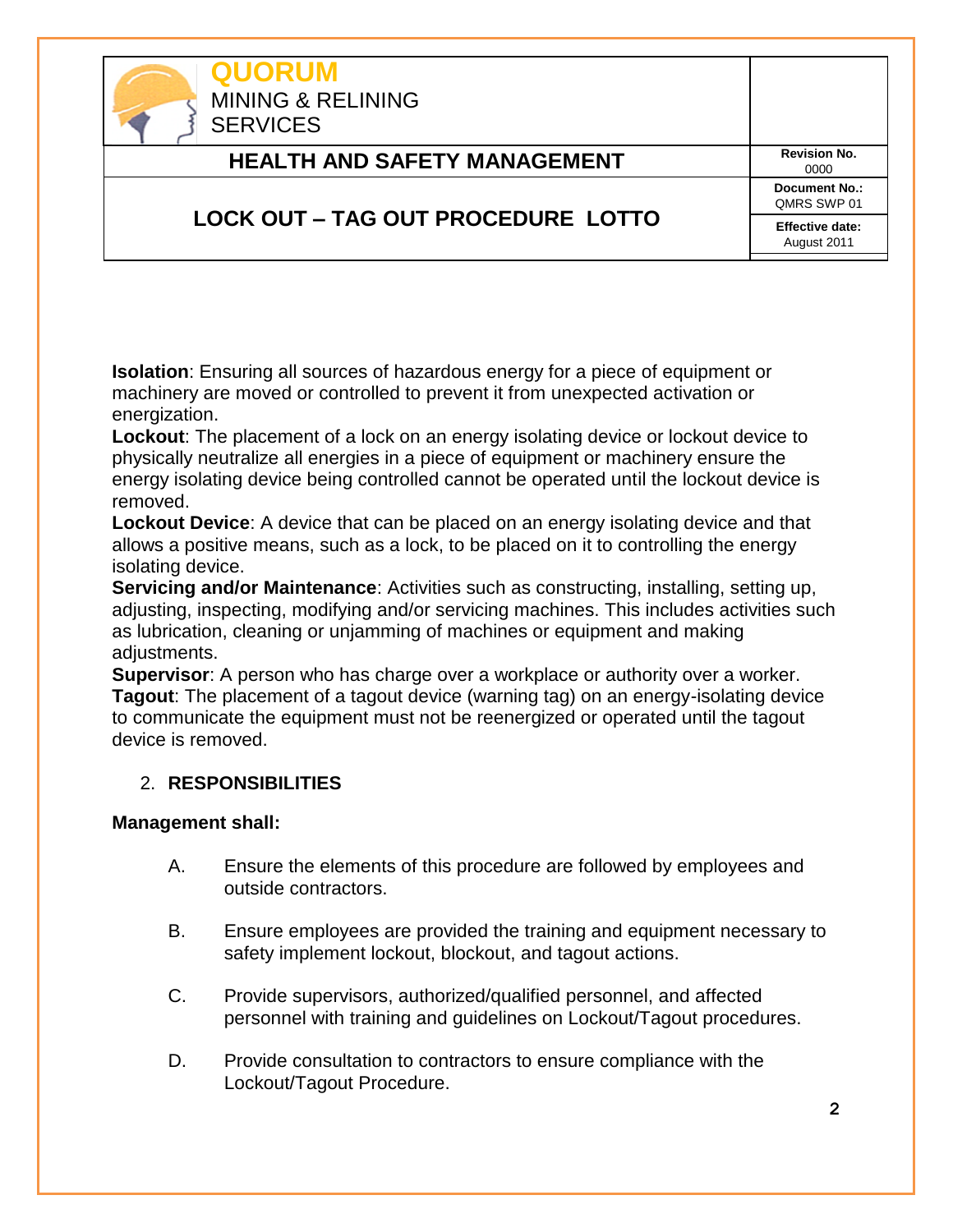| <b>QUORUM</b><br><b>MINING &amp; RELINING</b><br><b>SERVICES</b> |                                       |
|------------------------------------------------------------------|---------------------------------------|
| <b>HEALTH AND SAFETY MANAGEMENT</b>                              | <b>Revision No.</b><br>0000           |
|                                                                  | <b>Document No.:</b><br>QMRS SWP 01   |
| <b>LOCK OUT - TAG OUT PROCEDURE LOTTO</b>                        | <b>Effective date:</b><br>August 2011 |

E. Conduct periodic inspections of Lockout/Tagoutactivities at least annually to ensure the Lockout/Tagout Procedure is being followed, and certify the inspection has been performed. Where lockout is used, the inspection shall include a review between the inspector and each employee of their responsibilities under the procedure being inspected.

#### **Supervisors shall:**

- A. Ensure training is provided for all employees who perform job functions that may require Lockout/Tagout Procedures, and ensure that only properly trained employees engage in such activities.
- B. Maintain training and annual inspection records.
- C. Ensure employees are aware of potential hazards and necessary safety procedures prior to beginning a job that requires Lockout/Tagout Procedures.
- D. Assign individual locks and multiple-lock hasps to personnel, and ensure that no two padlocks are keyed the same.
- E. Ensure all employees under each work permit are accounted for prior to re-energizing locked-out equipment when multiple locks are used.
- F. Ensure contractors have been notified of this procedure and assist safety personnel with compliance.
- G. Identify equipment and processes requiring Lockout/Tagout Procedures.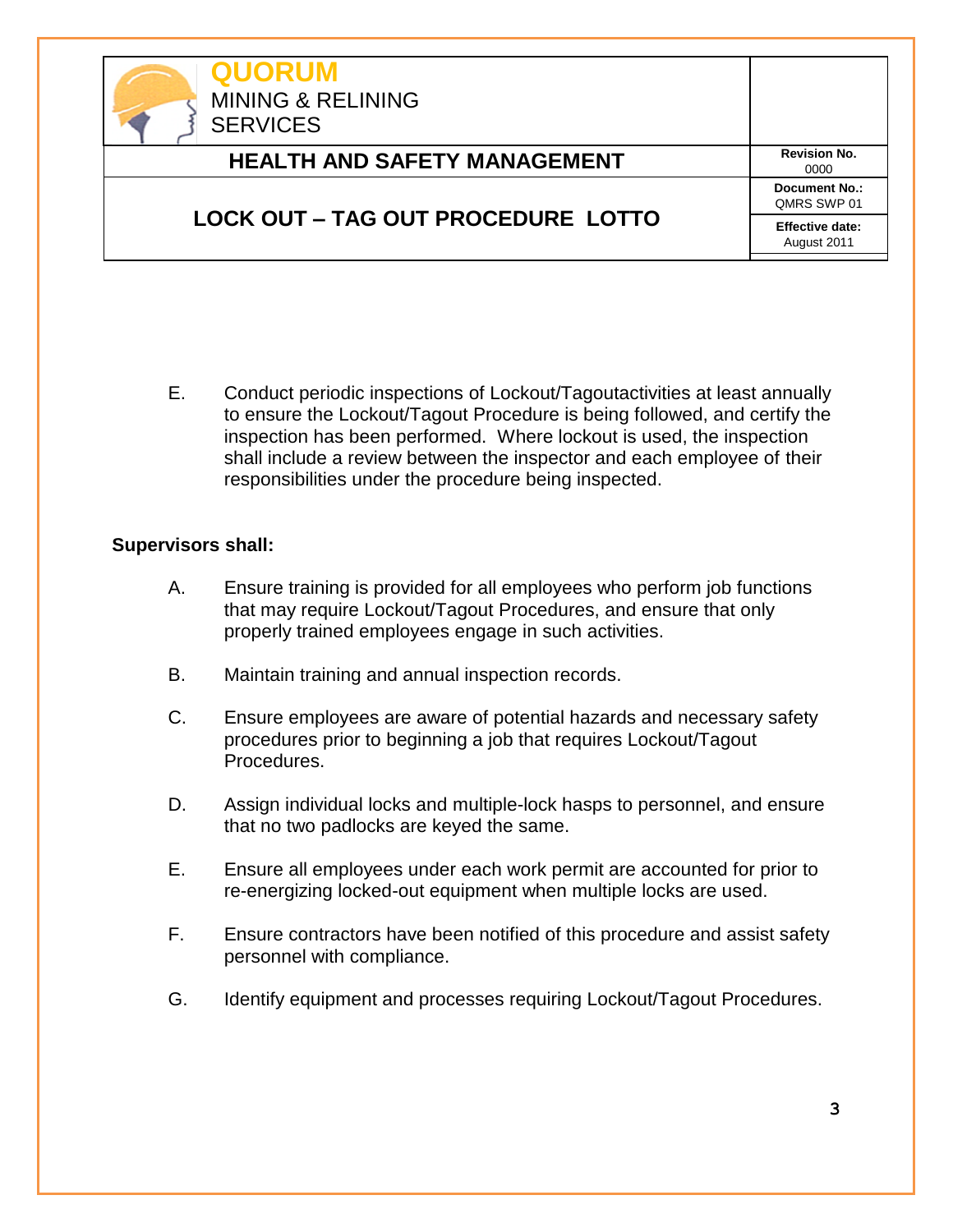

#### **Authorized/Qualified Employees shall:**

- A. Follow the instructions of this procedure when locking or implementing a Lockout/Tagout on machines or equipment in order to perform servicing or maintenance on that machine or equipment.
- B. Ensure they do not expose themselves to any potential hazardous energy source.
- C. Obtain and maintain appropriate types of Lockout/Tagout and lockout/tagout equipment.
- D. Attend training programs on the use and application of Lockout/Tagout and lockout/tagout procedures.
- E. Notify all affected personnel that a lockout of equipment is required and the reason for the lockout.

#### **Affected Personnel shall:**

- A. Ensure they do not expose themselves to any potential hazards associated with machinery servicing or repair.
- B. Not remove any lockout, blockout, or tagout device.
- C. Not attempt to energize (turn on) or operate any piece of machinery being repaired or serviced.

#### **CONTRACTOR REQUIREMENTS**

When a host employer arranges to have employees of a contractor perform work on host machinery, equipment, or systems, the contractor will be informed on the requirements of this Lockout/Tagout Procedure. Each contract employee is expected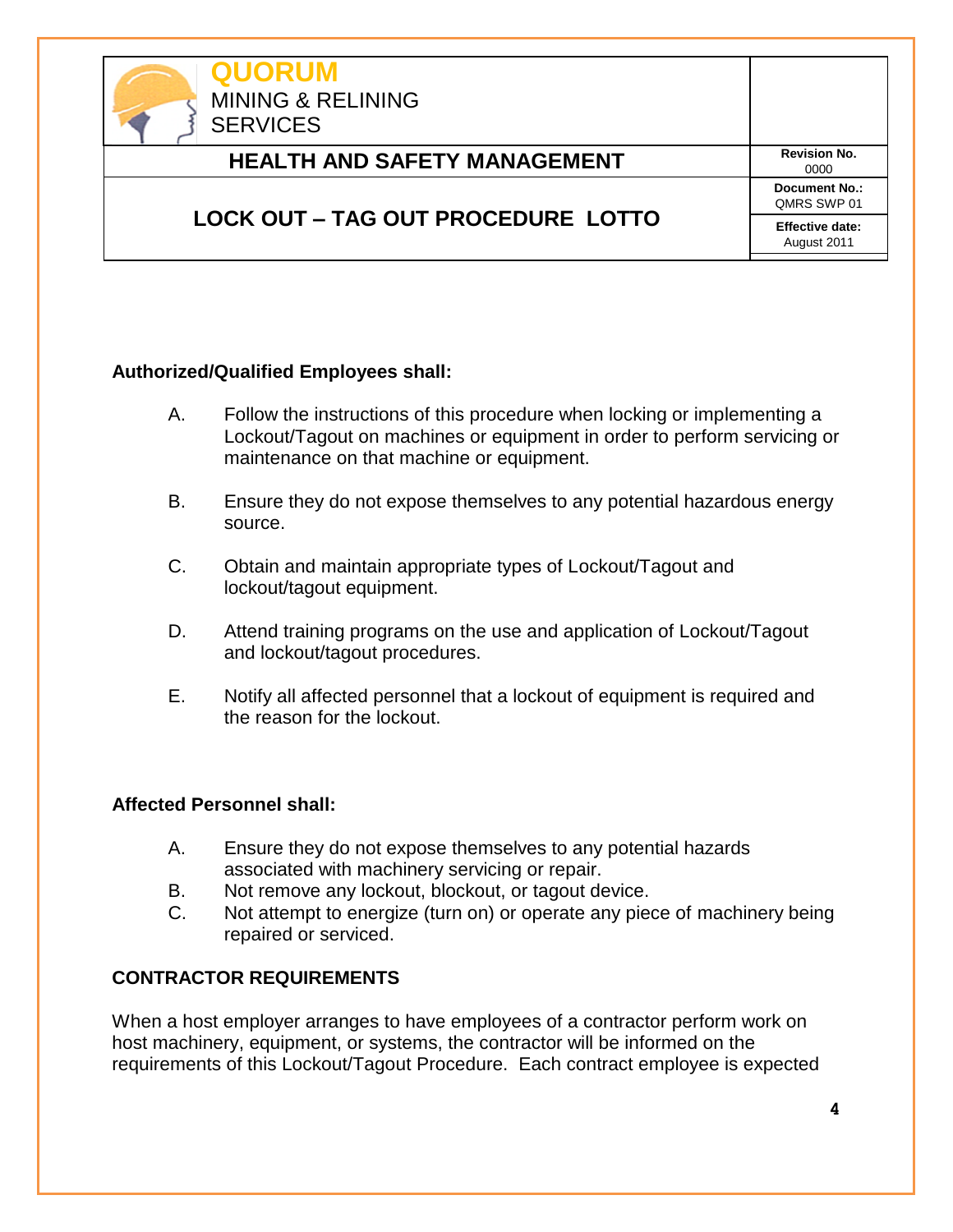| <b>QUORUM</b><br><b>MINING &amp; RELINING</b><br><b>SERVICES</b> |                                       |
|------------------------------------------------------------------|---------------------------------------|
| <b>HEALTH AND SAFETY MANAGEMENT</b>                              | <b>Revision No.</b><br>0000           |
|                                                                  | <b>Document No.:</b><br>QMRS SWP 01   |
| <b>LOCK OUT – TAG OUT PROCEDURE LOTTO</b>                        | <b>Effective date:</b><br>August 2011 |

to follow this Lockout/Tagout Procedure when performing work requiring lockout, blockout, and tagout actions.

#### **The Host Employer shall:**

- A. Inform the contractor that maintenance or servicing of equipment and machinery requires compliance with this Lockout/Tagout Procedure.
- B. Apprise the contractor of hazardous energy sources identified through experience with the host's machinery, equipment, and systems.
- C. Appraise the contractor of any precautions or procedures the host has implemented for employees in or near the contractor's work areas.
- D. Coordinate Lockout/Tagout actions with the contractor when both the host employees and contractor employees will be working on or near the same equipment, machinery, or systems.
- E. Debrief the contractor at the conclusion of lockout/tagout operations regarding any hazards confronted or created in the work area.
- F. Ensure proper risk transfer is in place.

#### **The Contractor shall:**

- A. Obtain any available information regarding Lockout/Tagout Procedures from the host employer.
- B. Coordinate Lockout/Tagout actions with the host employer when both host and contractor personnel will be working on or near the same equipment, machinery, or systems.
- C. Inform the host employer of any hazards confronted or created in or near the machinery, equipment, or systems being worked on.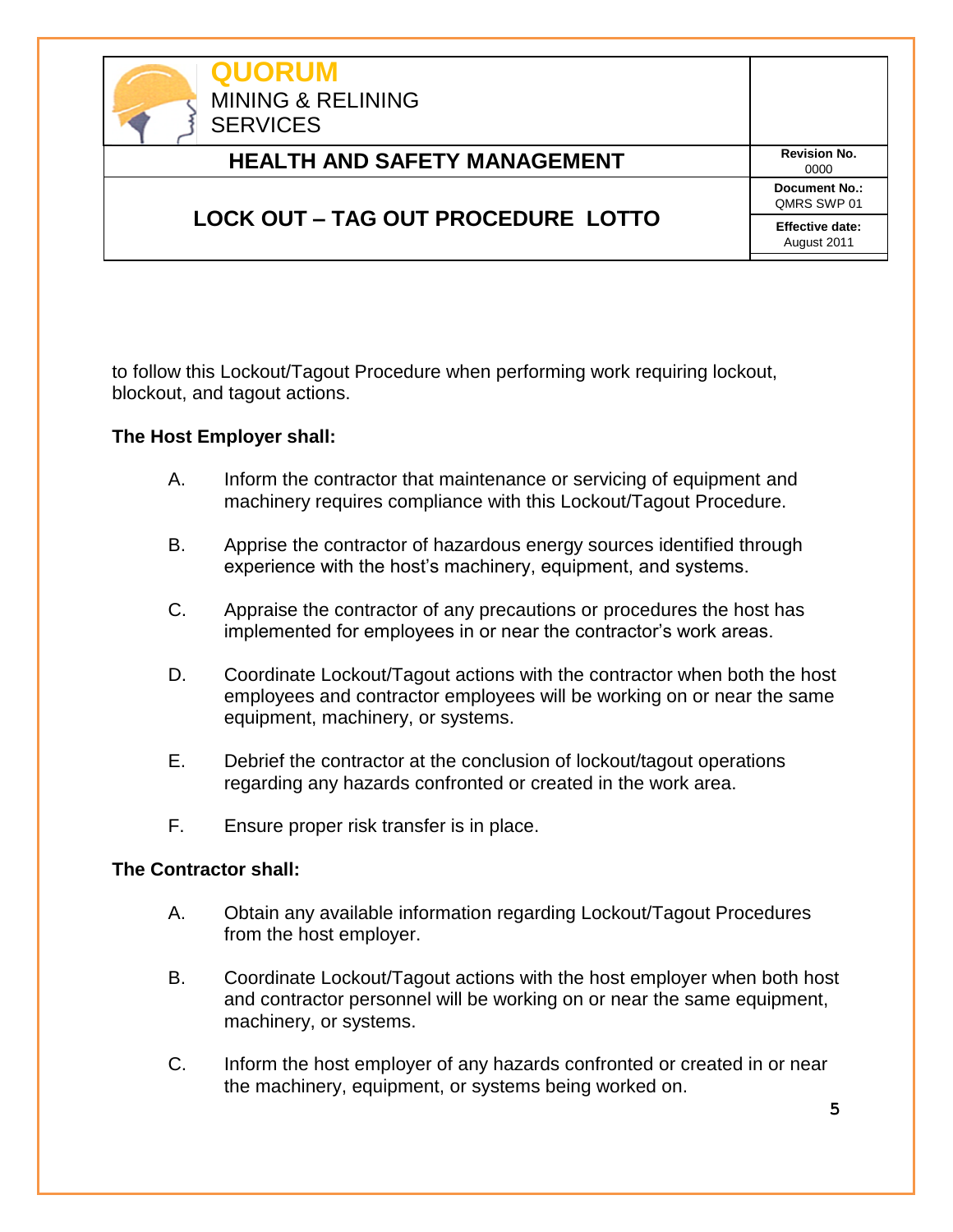

# **3. LOCKOUT/TAGOUT INSTRUCTIONS**

Perform Lockout/Tagout Procedures in the following manner:

- A. Notify all affected personnel that a lockout of equipment is required and the reason for the lockout.
- B. Identify all hazardous energy sources. WARNING: IF ALL ENERGY SOURCES ARE NOT IDENTIFIED AND BLOCKED, EMPLOYEE INJURY MAY OCCUR!
- C. If the equipment being locked out is within 5m of exposed energized electrical equipment or conductors, insulate the exposed energized electrical equipment or conductors with appropriate dielectric strength material for the voltage of the equipment or conductors.
- D. If the equipment is operating, the operator shall shut it down by the normal stopping procedure (depress stop button, open toggle switch, etc.). If an individual other than the operator shuts down the equipment, be sure that nobody is operating the machinery prior to turning off the power.
- E. Reposition the switch, valve, or other energy isolating device(s) so that the energy source(s) (electrical, mechanical, etc.) is disconnected or isolated from the equipment. Stored energy such as capacitors, springs, elevated machine members, rotating flywheels, hydraulic systems and air, gas, steam or water pressure, etc., must also be dissipated or restrained by methods such as grounding, repositioning, blocking, bleeding down, etc.
- F. Lockout energy sources using isolating devices with an assigned individual lock. If more than one employee will be performing work on this equipment, each employee shall place their own personally identified padlock on the lockout device. Electrical equipment that has no method of Lockout/Tagout must be neutralized by removing electrical fuses or disconnecting the equipment from its power source.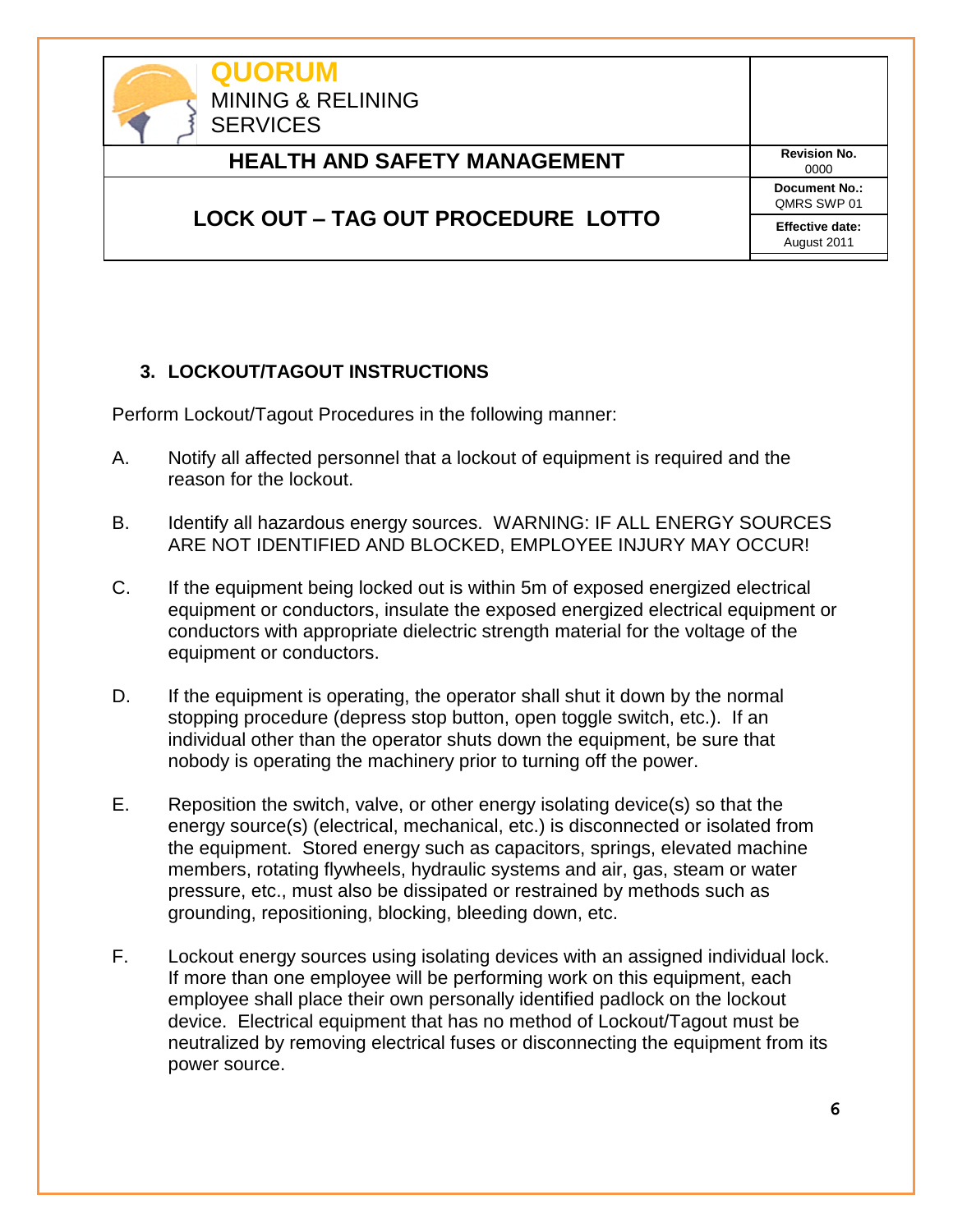| <b>QUORUM</b><br><b>MINING &amp; RELINING</b><br><b>SERVICES</b> |                                       |
|------------------------------------------------------------------|---------------------------------------|
| <b>HEALTH AND SAFETY MANAGEMENT</b>                              | <b>Revision No.</b><br>0000           |
|                                                                  | Document No.:<br>OMRS SWP 01          |
| <b>LOCK OUT – TAG OUT PROCEDURE LOTTO</b>                        | <b>Effective date:</b><br>August 2011 |

- G. Attach accident prevention tags on the controls of the equipment for each employee performing work on the equipment. Tags or signs must include:
	- 1. The reason for the lockout;
	- 2. The name of the employee working on the equipment and how that person may be reached;
	- 3. The date and time the tag was put in place; and
	- 4. Attachment devices that are non-reusable, applied by hand, self-locking, and non-releasable with an unlocking strength of at least 50 pounds. A minimum 6-inch-long nylon cable tie shall be used to attach signs and tags to the equipment. These signs and tags shall remain in place until the equipment is released to be operated.
- H. Supervisors responsible for work involving Lockout/Tagout activities shall ensure that a log is maintained for work involving Lockout/Tagout activities performed by employees under their supervision.
- I. Ensure that personnel are not exposed to potential hazards, and then verify that the equipment has been locked out by operating the normal operating controls. CAUTION: RETURN OPERATING CONTROLS TO OFF POSITION AFTER TESTING.
- J. Restore equipment to service when the job is complete and equipment is ready for testing or normal service:
	- 1. Check to ensure that no personnel are exposed to potential hazards;
	- 2. Clear the machine or equipment of tools and other nonessential materials;
	- 3. Replace protective guards that have been removed or repositioned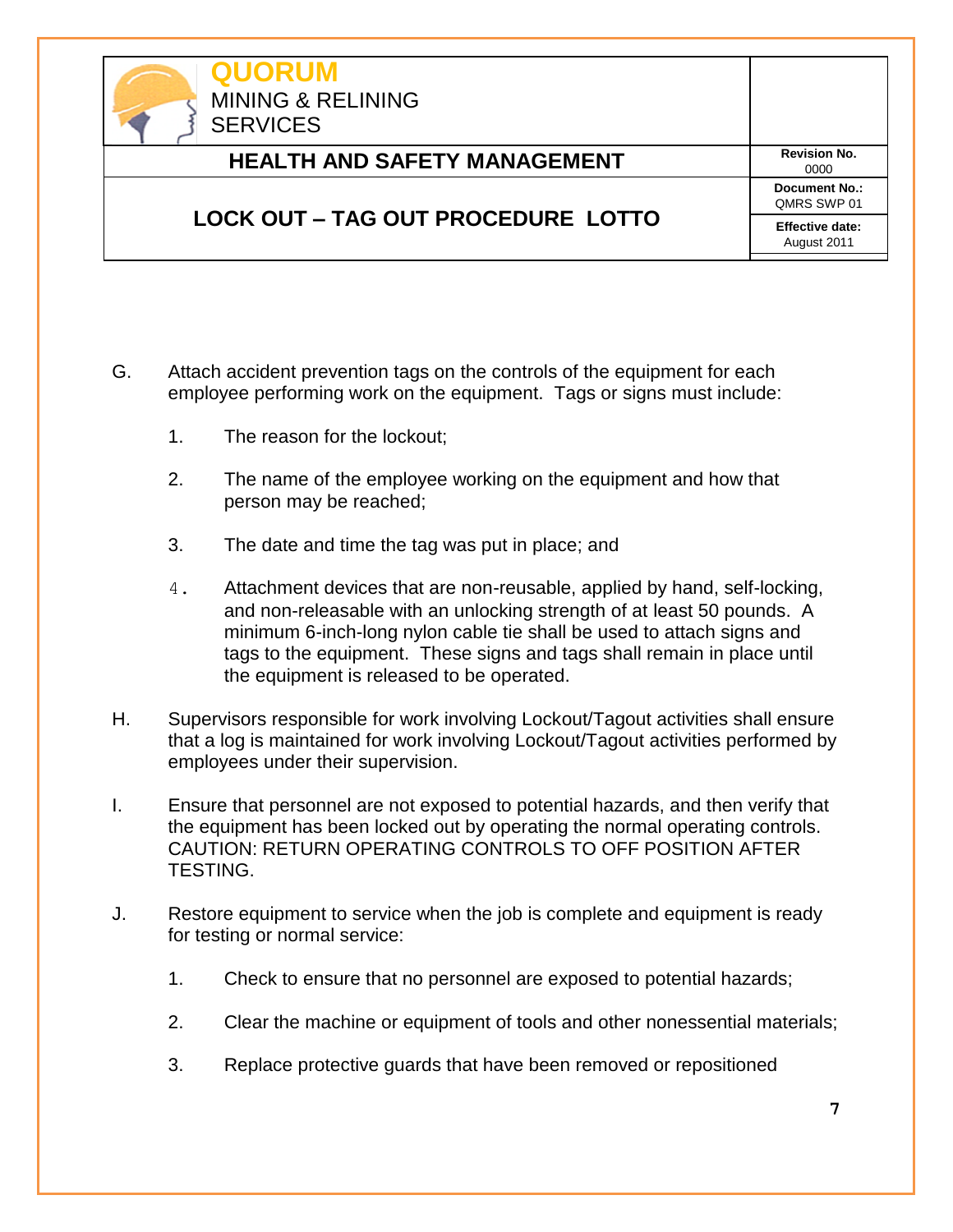| <b>QUORUM</b><br><b>MINING &amp; RELINING</b><br><b>SERVICES</b> |                                       |
|------------------------------------------------------------------|---------------------------------------|
| <b>HEALTH AND SAFETY MANAGEMENT</b>                              | <b>Revision No.</b><br>0000           |
|                                                                  | <b>Document No.:</b><br>QMRS SWP 01   |
| <b>LOCK OUT – TAG OUT PROCEDURE LOTTO</b>                        | <b>Effective date:</b><br>August 2011 |

- 4. Ensure that equipment is clear and remove padlocks and signs. Each padlock shall be removed by the employee who applied the padlock.
- K. If the employee who placed a lock/tag is not available to remove it, remove the lock/tag under facility management's supervision, provided all the following conditions are met:
	- 1. The procedure for removal of the device is equivalent to or safer than the procedure of the person who initially attached it;
	- 2. The supervisor has verified that the employee who attached the device is not at the facility, and obtains management approval prior to removal of the lock/tag;
	- 3. All reasonable efforts have been made to tell the employee that his lock/tag has been removed; and
	- 4. The employee has knowledge that his lock/tag has been removed before he resumes work at the facility.
- L. In situations where lockout devices need to be temporarily removed to test or position machines or equipment, the following sequence of procedures must be followed.
	- 1. Notify all employees involved with the specific lockout device.
	- 2. Clear the machine or equipment of tools and other nonessential materials.
	- 3. Remove employees from the machine or equipment area.
	- 4. Remove the locks and tags.
	- 5. Energize and proceed with testing or positioning.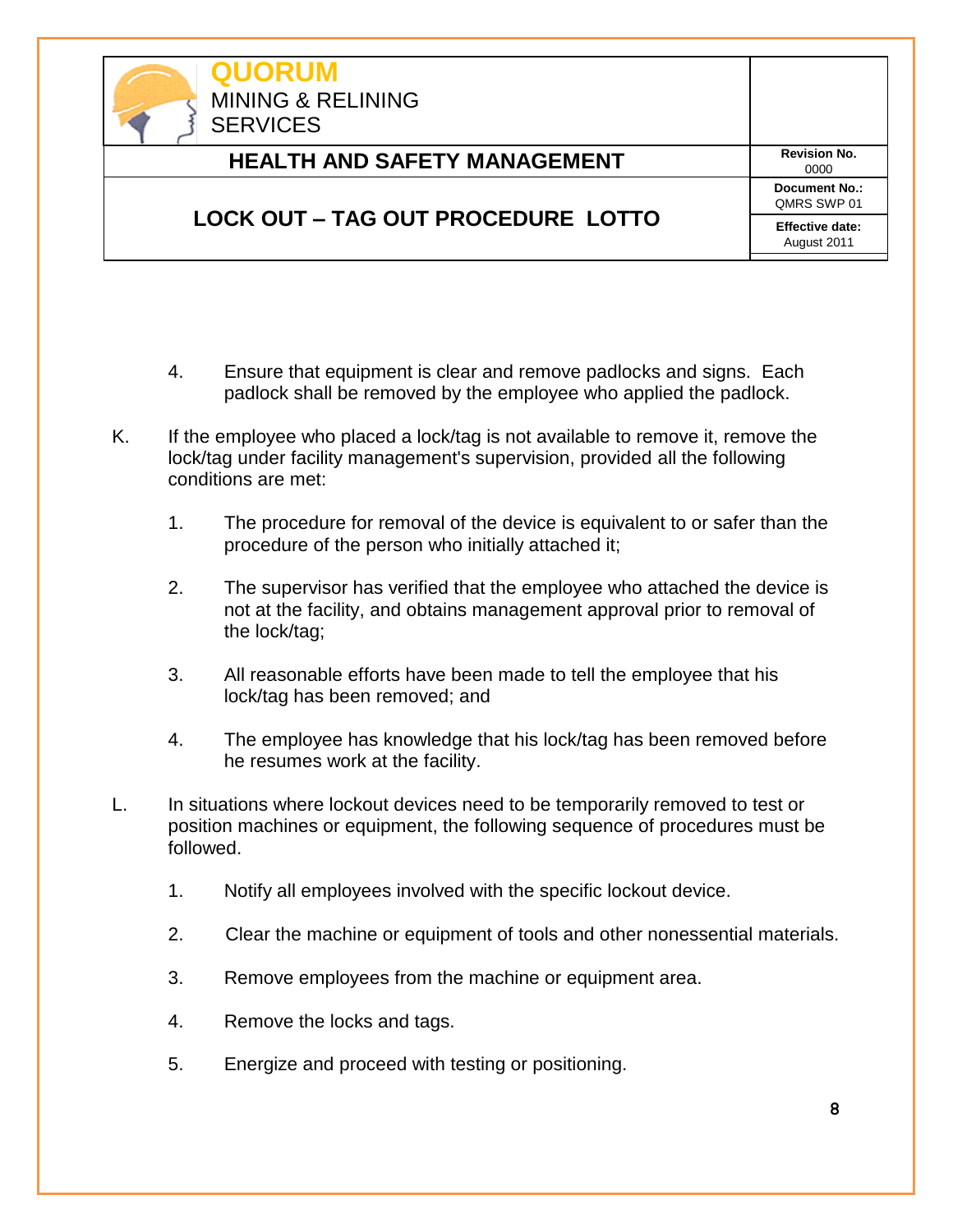

- 6. De-energize all systems.
- 7. Reapply energy control measures.
- 8. Proceed as with any other Lockout/Tagout Procedure.

*\*(WARNING: If the Lockout/Tagout of hazardous energy is not possible, or if the procedure for maintenance action requires hazardous energy to remain on/present, a written safety plan must be developed, including the best safety practices, engineering controls, administrative controls, and personal protective equipment that will be applied to ensure employee safety.)*

## **4. LOCKOUT/TAGOUTCHECKLIST**

*Instructions for completing the Lockout/TagoutChecklist* 

Enter the following data in the areas indicated on the attached Lockout/TagoutChecklist.

#### **A. Procedure and/or Equipment Name and Model.**

Enter **specific** information that identifies the procedure being worked and/or the equipment being serviced or repaired; (E*xample: Pipe Repair; Pump # XXXX)* 

#### **B. Authorized/Qualified Employees**

Enter the names of the employees who will be accomplishing the work required.

#### **C. Affected Employees**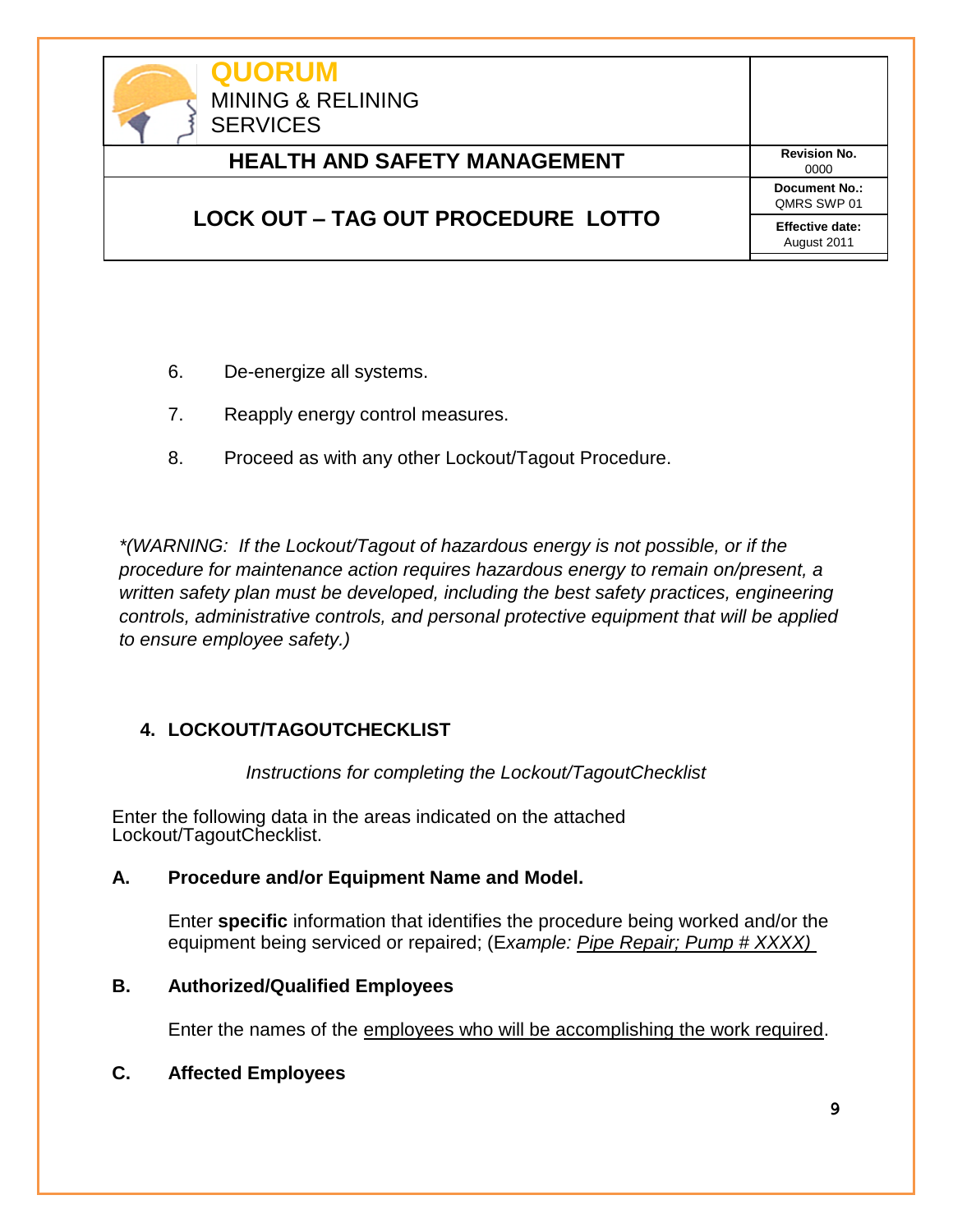| <b>QUORUM</b><br><b>MINING &amp; RELINING</b><br><b>SERVICES</b> |                                       |
|------------------------------------------------------------------|---------------------------------------|
| <b>HEALTH AND SAFETY MANAGEMENT</b>                              | <b>Revision No.</b><br>0000           |
|                                                                  | Document No.:<br>QMRS SWP 01          |
| <b>LOCK OUT – TAG OUT PROCEDURE LOTTO</b>                        | <b>Effective date:</b><br>August 2011 |

Enter the names of the employees who work with or around the procedure being performed or the equipment being serviced/repaired. These employees will need to be notified prior to starting work.

#### **D. Hazardous Energy Sources and Types**

List all of the hazardous energy, both kinetic energy and potential energy that are present during the procedure being performed or are used by the equipment:

- Kinetic Energy: Moving parts or materials (*Example: electric energy, mechanical movement, heat/cold, high intensity light (laser), hydraulic, fluid pressures, water/chemical/gas flow.)*
- Potential Energy: Stored energy that could release and cause injury/illness. (*Example: hydraulic accumulators, electric capacitors, spring tension, pressurized air, water gates holding back water flow, mechanical parts that could move or fall).*

#### **E. Energy Dissipation Required**

List the stored (potential) energy that needs to be released in order to make the procedure or equipment safe.

Type: Describe the energy source that must be dissipated. *(Example*: *Release spring from gate, bleed hydraulic pressure from line*).

Location: Describe the location of each energy source. *(Example*: *north flood gate, actuator hydraulic supply accumulator # 4).*

## **F. Energy Isolating Devices Required**

Type: Describe the switch, valve or other device used to isolate the procedure or equipment from hazardous energy.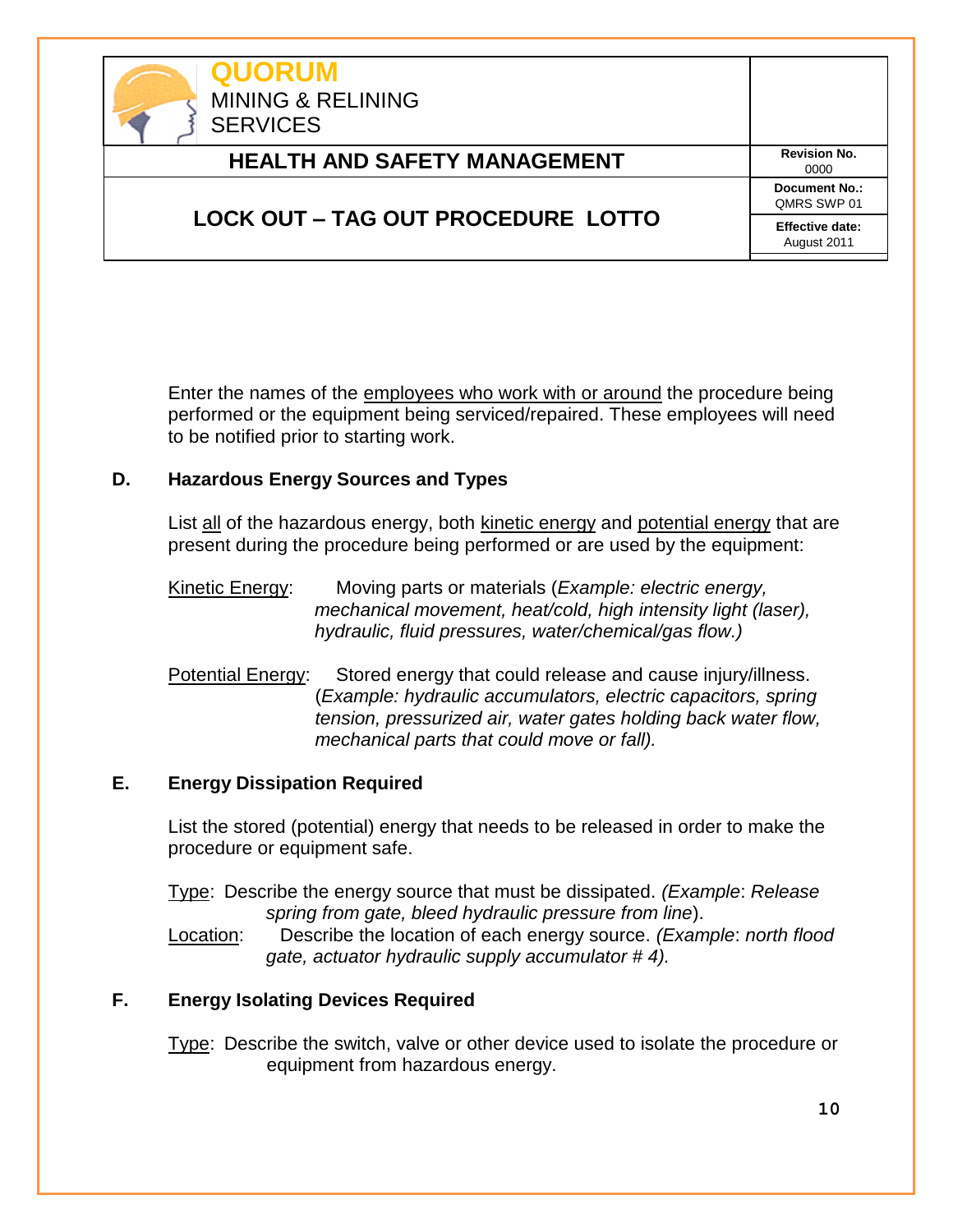

Location: Describe the location of each device. *(Example*: *hydraulic accumulator for gate # 442).*

Warning: Describe any warnings associated with the device. *(Example*: *tagout, warning sign, strobe light).*

#### **G. Lockout Devices Required**

Enter the type and quantity of lockout devices needed to follow the lockout procedure. *(Example: Circuit breaker lockout (2): or Ball valve lockout (1)).*

#### **H. Shutdown procedures \***

Provide a step-by-step procedure for shutting the equipment down and for isolating and locking out all power sources. Verify power source isolation by trying to operate the equipment.

#### **I. Start-up procedures**

Provide a step-by-step procedure for returning the equipment to service. Include removal of tools, replacement of guards, and removal of lockout/tagout.

#### **J. Approvals**

Have your supervisor check the procedure and verify its accuracy. The procedure should be made readily available to any "authorized employee" who is likely to perform maintenance on the equipment. Where practical, the checklist should be inserted into a sheet protector and posted next to the procedure bring accomplished or attached to the equipment being serviced/repaired (so all affected, authorized, and qualified personnel can see it).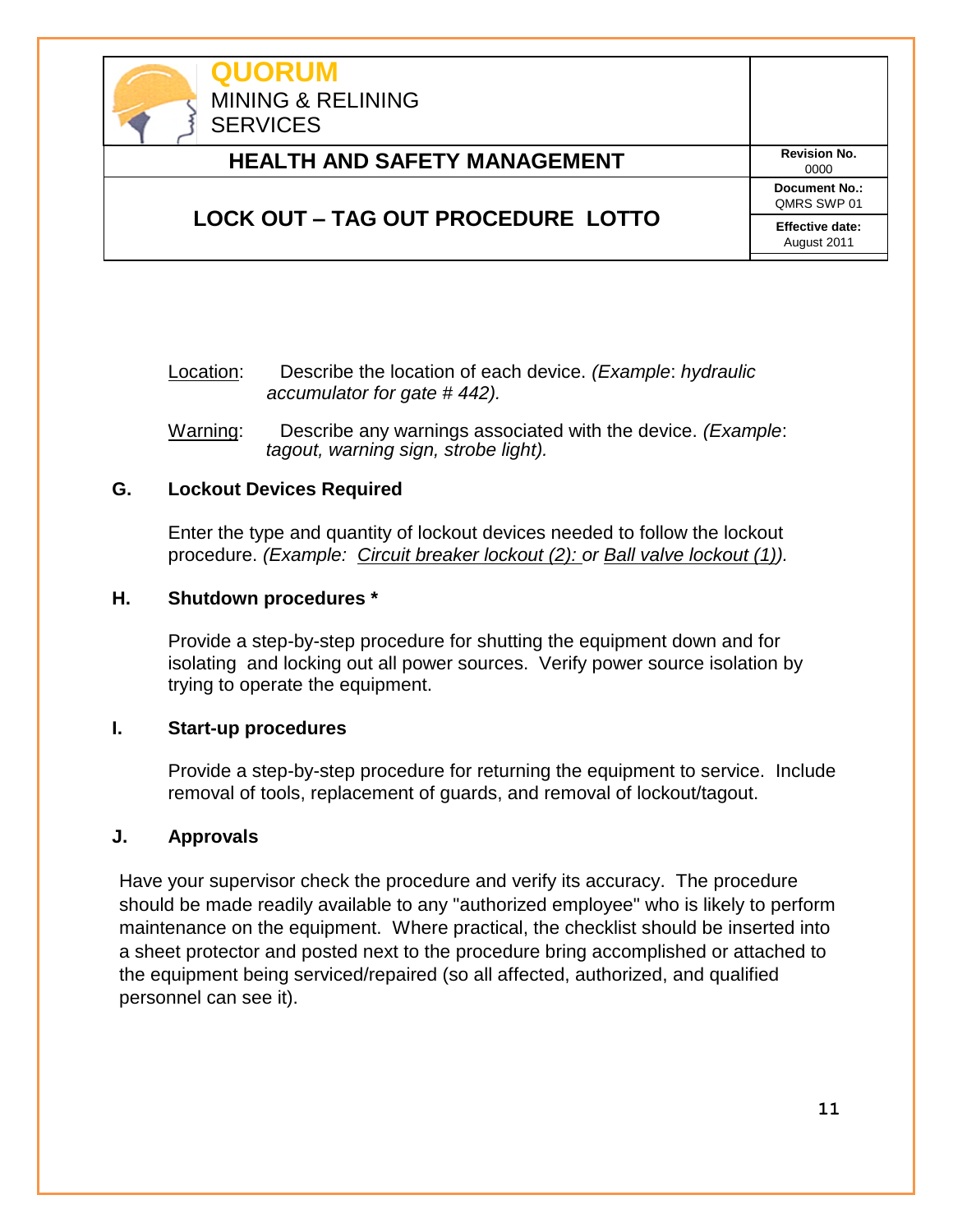| <b>QUORUM</b><br><b>MINING &amp; RELINING</b><br><b>SERVICES</b> |                                       |
|------------------------------------------------------------------|---------------------------------------|
| <b>HEALTH AND SAFETY MANAGEMENT</b>                              | <b>Revision No.</b><br>0000           |
|                                                                  | <b>Document No.:</b><br>QMRS SWP 01   |
| <b>LOCK OUT – TAG OUT PROCEDURE LOTTO</b>                        | <b>Effective date:</b><br>August 2011 |

# **LOCKOUT/TAGOUT CHECKLIST**

| 1. Procedure/Equipment Name                |           | <b>Equipment Model</b>                    |
|--------------------------------------------|-----------|-------------------------------------------|
|                                            |           |                                           |
|                                            |           |                                           |
| 2. Authorized/Qualified Employees          |           |                                           |
|                                            |           |                                           |
|                                            |           |                                           |
|                                            |           |                                           |
| 3. Affected Employees                      |           |                                           |
|                                            |           |                                           |
|                                            |           |                                           |
|                                            |           |                                           |
| 4. Hazardous Energy Sources                |           |                                           |
| Kinetic Energy Sources (energy in motion): |           | Potential Energy Sources (stored energy): |
|                                            |           |                                           |
|                                            |           |                                           |
|                                            |           |                                           |
|                                            |           |                                           |
| 5. Energy Dissipation Required             |           |                                           |
| Type:                                      | Location: |                                           |
|                                            |           |                                           |
|                                            |           |                                           |
|                                            |           |                                           |
|                                            |           |                                           |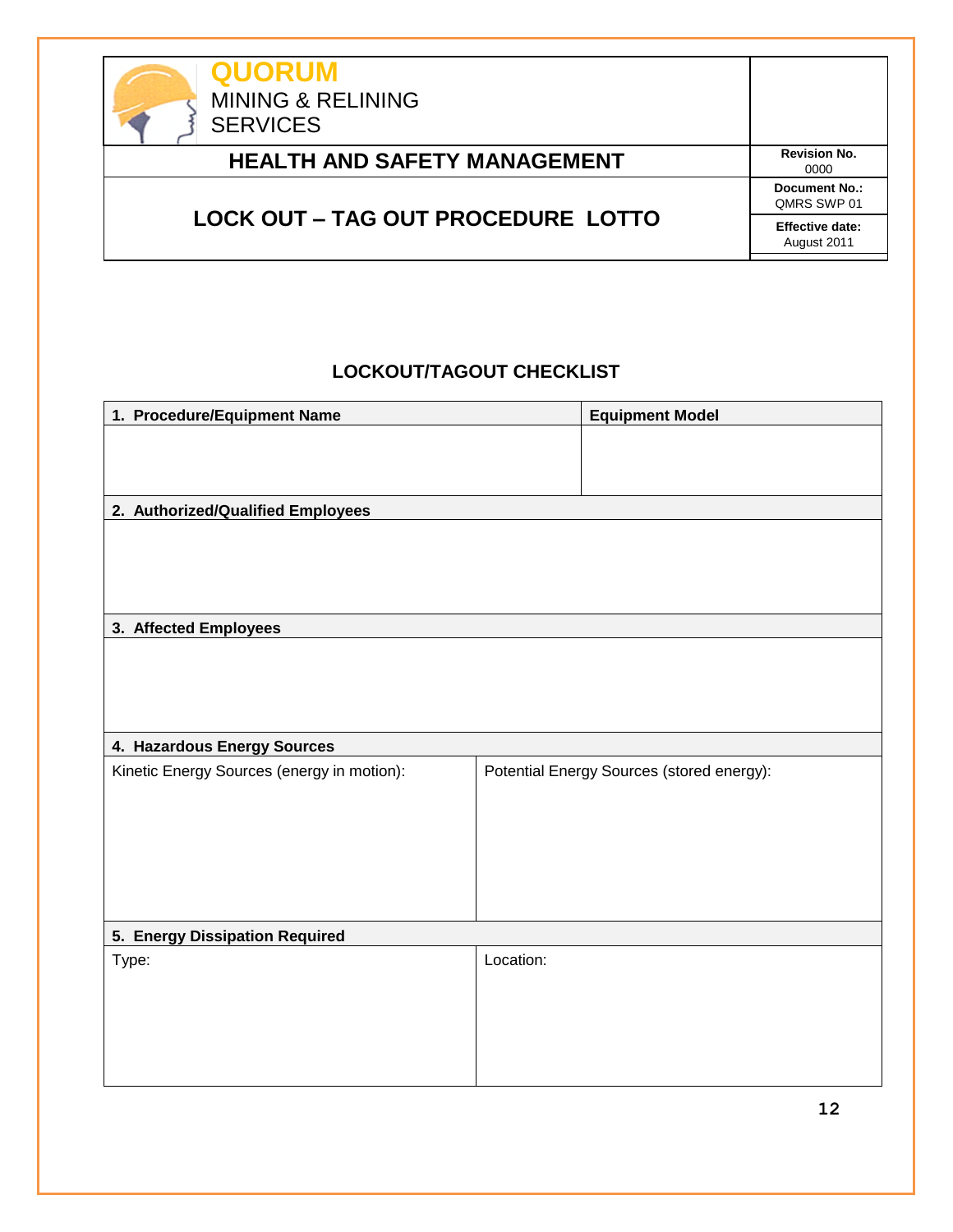| <b>QUORUM</b><br><b>MINING &amp; RELINING</b><br><b>SERVICES</b> |                                       |
|------------------------------------------------------------------|---------------------------------------|
| <b>HEALTH AND SAFETY MANAGEMENT</b>                              | <b>Revision No.</b><br>0000           |
|                                                                  | <b>Document No.:</b><br>OMRS SWP 01   |
| <b>LOCK OUT – TAG OUT PROCEDURE LOTTO</b>                        | <b>Effective date:</b><br>August 2011 |

| 6. Energy Isolation Devices Required                |           |          |  |
|-----------------------------------------------------|-----------|----------|--|
| Type:                                               | Location: | Warning: |  |
| 7. Lockout/Tagout Devices Required<br>Type/Quantity |           |          |  |
| 8. Shutdown Procedures                              |           |          |  |
|                                                     |           |          |  |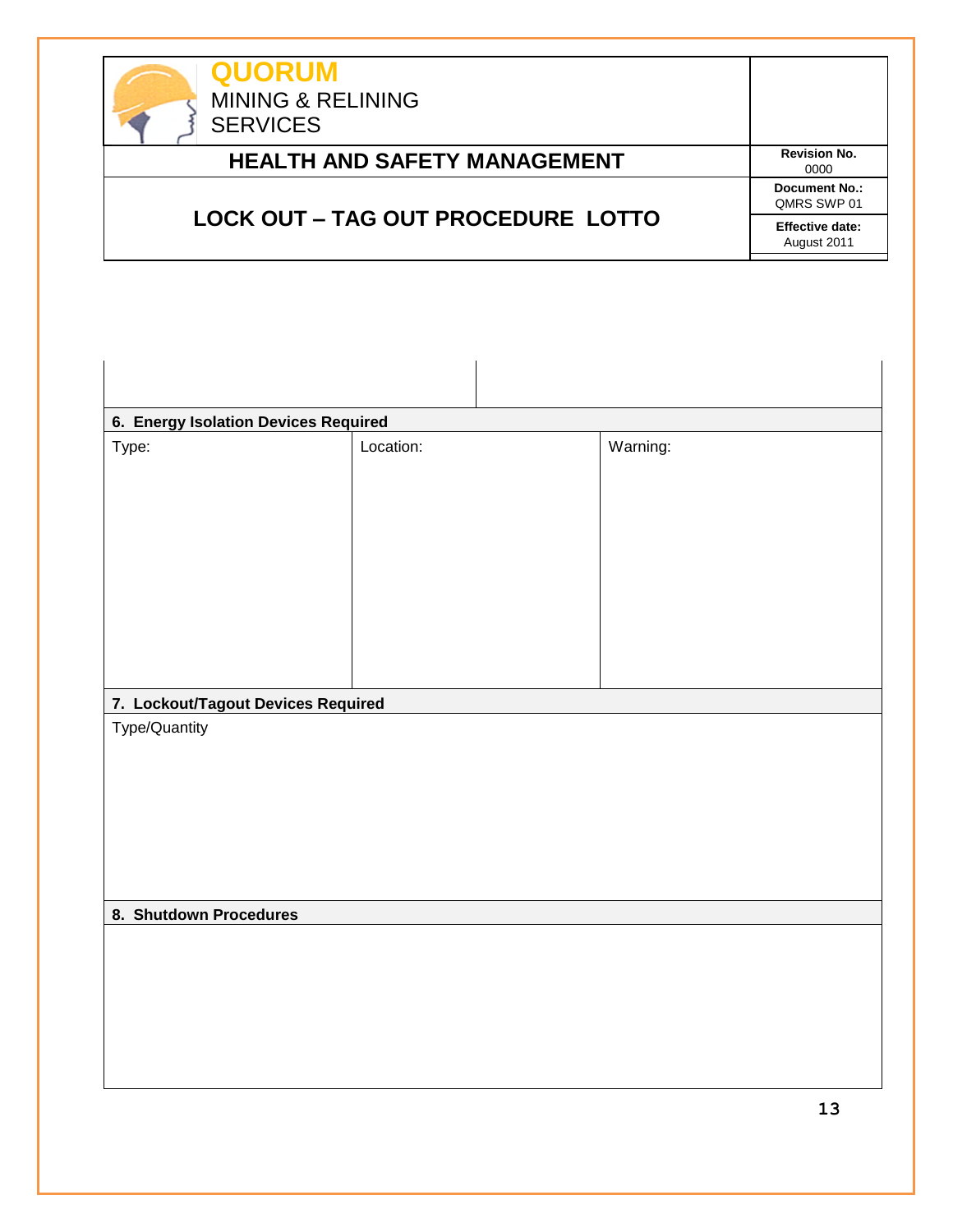

| <b>QUORUM</b><br><b>MINING &amp; RELINING</b><br><b>SERVICES</b> |                                       |  |
|------------------------------------------------------------------|---------------------------------------|--|
| <b>HEALTH AND SAFETY MANAGEMENT</b>                              | <b>Revision No.</b><br>0000           |  |
|                                                                  | <b>Document No.:</b><br>QMRS SWP 01   |  |
| <b>LOCK OUT – TAG OUT PROCEDURE LOTTO</b>                        | <b>Effective date:</b><br>August 2011 |  |

|                                                                                | * (WARNING: If the Lockout/Tagout of hazardous energy is not possible, or if the procedure or       |
|--------------------------------------------------------------------------------|-----------------------------------------------------------------------------------------------------|
|                                                                                | maintenance action requires hazardous energy to remain on/present, a written safety plan must be    |
|                                                                                | developed identifying the best safety practices, engineering controls, administrative controls, and |
| personal protective equipment that will be applied to ensure employee safety.) |                                                                                                     |
| 9. Start-Up Procedures                                                         |                                                                                                     |
|                                                                                |                                                                                                     |
|                                                                                |                                                                                                     |
|                                                                                |                                                                                                     |
|                                                                                |                                                                                                     |
|                                                                                |                                                                                                     |
|                                                                                |                                                                                                     |
|                                                                                |                                                                                                     |
|                                                                                |                                                                                                     |
| 10. Approvals                                                                  |                                                                                                     |
| Originator:                                                                    | Date:                                                                                               |
| Supervisor:                                                                    | Date:                                                                                               |